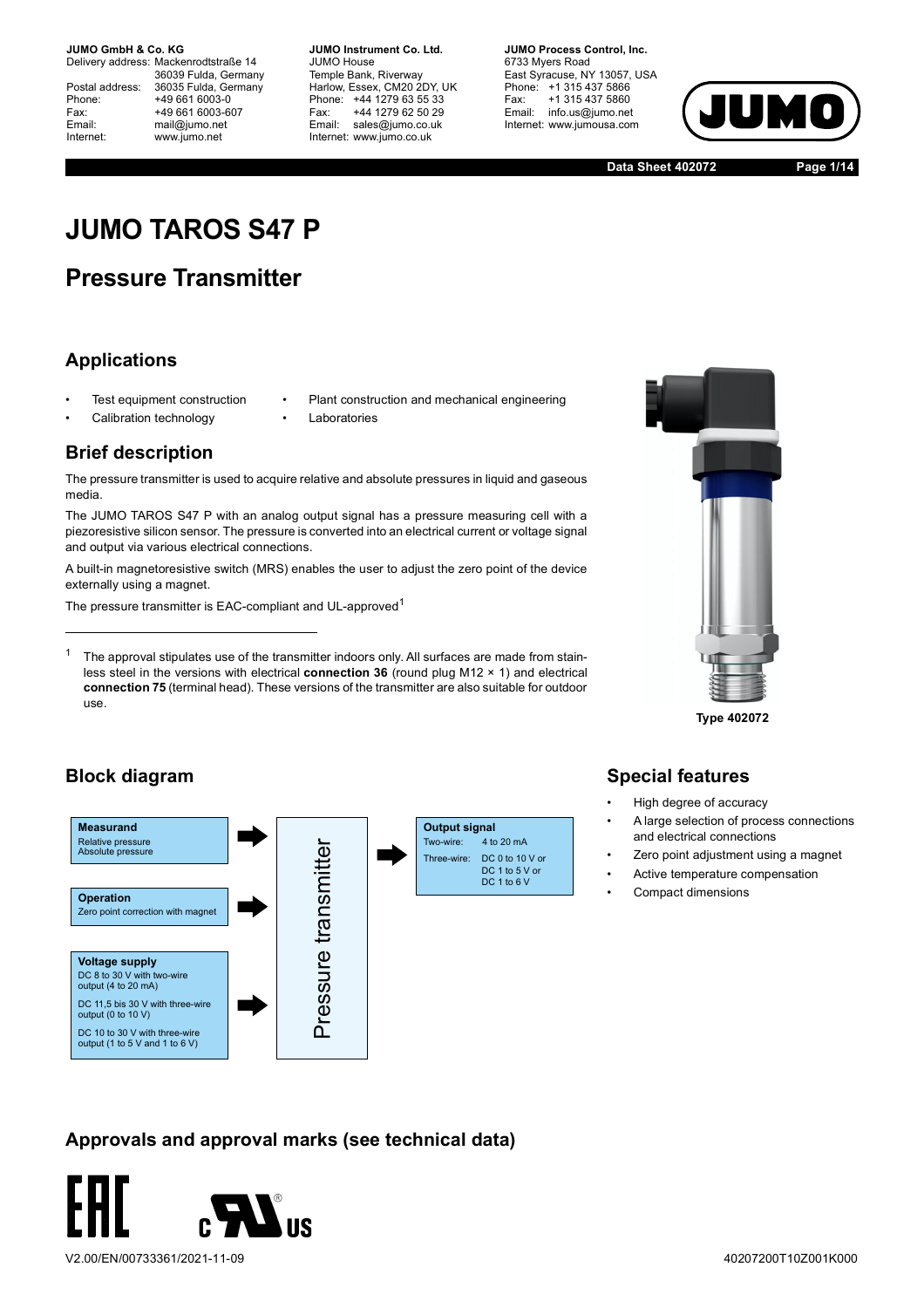Delivery address: Mackenrodtstraße 14 36039 Fulda, Germany<br>Postal address: 36035 Fulda, Germany Phone: +49 661 6003-0<br>
Fax: +49 661 6003-6<br>
Email: mail@jumo.net +49 661 6003-607 Email: mail@jumo.net<br>Internet: www.iumo.net www.jumo.net

**JUMO Instrument Co. Ltd.** JUMO House Temple Bank, Riverway<br>Harlow, Essex, CM20 2DY, UK<br>Phone: +44 1279 63 55 33 Fax: +44 1279 62 50 29<br>Email: sales@jumo.co.uk Internet: www.jumo.co.uk

**JUMO Process Control, Inc.** 6733 Myers Road East Syracuse, NY 13057, USA<br>Phone: +1 315 437 5866<br>Fax: +1 315 437 5860 Email: info.us@jumo.net Internet: www.jumousa.com



**Data Sheet 402072 Page 2/14**

# **Technical data**

### **Mechanical features**

| Materials of parts coming into contact with the<br>pressurized medium |                                                                                                             |
|-----------------------------------------------------------------------|-------------------------------------------------------------------------------------------------------------|
| Membrane                                                              | Stainless steel 1.4435 (316L)                                                                               |
| O-ring/sealing ring                                                   | FPM, others available as an optional extra (e.g. EPDM, VMQ)                                                 |
| Process connection                                                    | Stainless steel 1.4571 (316Ti)                                                                              |
| Welding ring                                                          | Stainless steel 1.4404 (316L)                                                                               |
| Materials of other parts                                              |                                                                                                             |
| Housing                                                               | Stainless steel 1.4301 (304)                                                                                |
| Electrical connection                                                 |                                                                                                             |
| Attached cable                                                        | Cable fitting made from stainless steel 1.4301 (304); PUR cable with and without pressure com-<br>pensation |
| Round plug M12 $\times$ 1                                             | Threaded bushing made from stainless steel 1.4301 (304)                                                     |
| Line socket                                                           | Holding ring/connector fastener made from high-quality plastic, comparable with PBT GF30 V0                 |
| Terminal head                                                         | Stainless steel 1.4301 (304); cable fitting: stainless steel                                                |
| Rated position                                                        | Upright, with downward process connection                                                                   |
| Operating position                                                    | Any, but there may be a zero offset relative to the rated position                                          |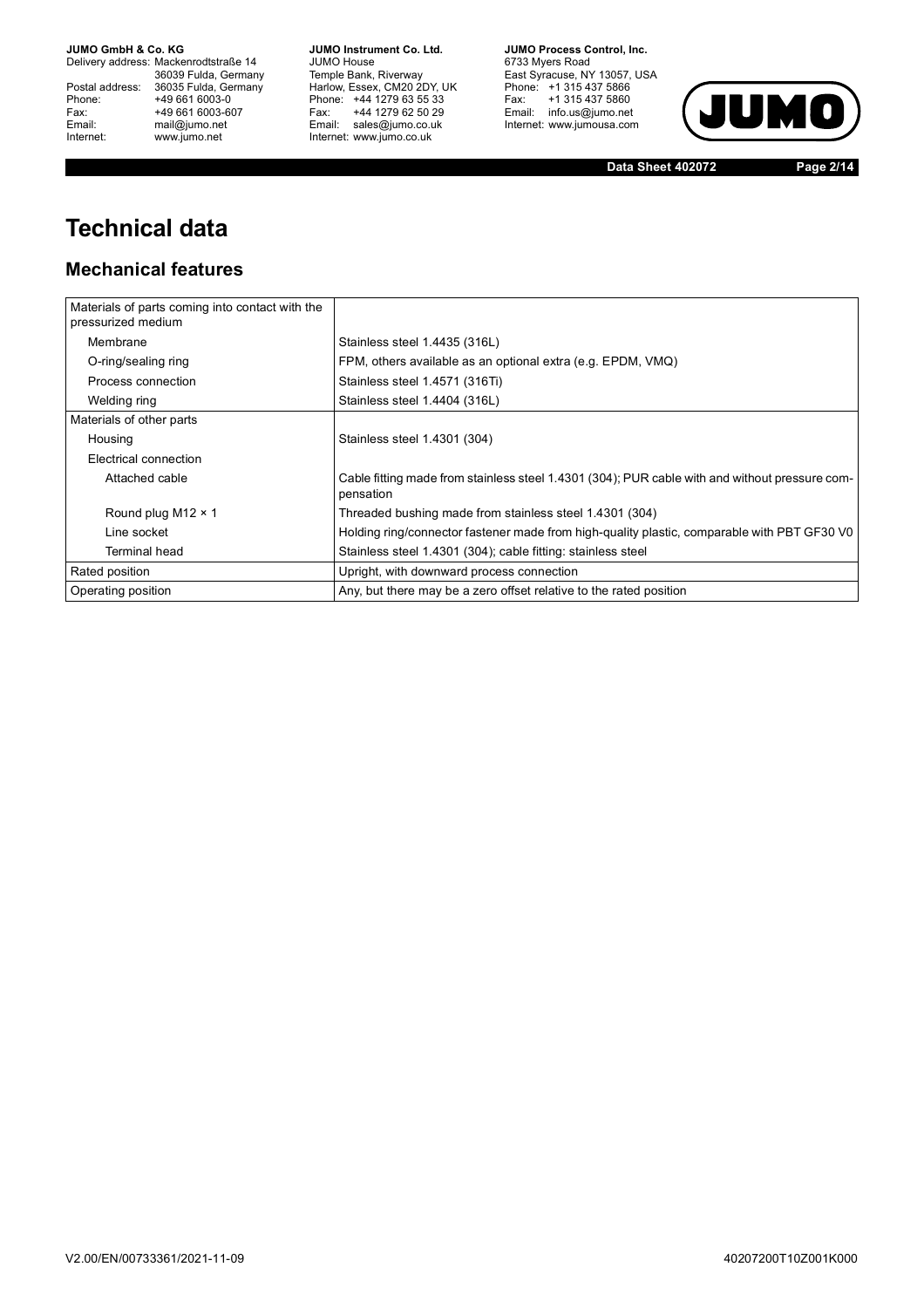Delivery address: Mackenrodtstraße 14 36039 Fulda, Germany Postal address: 36035 Fulda, Germany<br>Phone: +49 661 6003-0 Phone: +49 661 6003-0<br>
Fax: +49 661 6003-6<br>
Email: mail@jumo.net +49 661 6003-607 mail@jumo.net Internet: www.jumo.net

**JUMO Instrument Co. Ltd.** JUMO House Temple Bank, Riverway<br>Harlow, Essex, CM20 2DY, UK Phone: +44 1279 63 55 33<br>Fax: +44 1279 62 50 29 +44 1279 62 50 29 Email: sales@jumo.co.uk Internet: www.jumo.co.uk

**JUMO Process Control, Inc.** 6733 Myers Road East Syracuse, NY 13057, USA Phone: +1 315 437 5866<br>Fax: +1 315 437 5860 rax. Tribitary 5000 Internet: www.jumousa.com



**Data Sheet 402072 Page 3/14**

### **Measuring range and accuracy**

| <b>Measuring range</b>             | Linearity <sup>a</sup>                   | Accuracy at |              |            | Long-term               | Overload | <b>Burst pres-</b> |  |
|------------------------------------|------------------------------------------|-------------|--------------|------------|-------------------------|----------|--------------------|--|
|                                    | 20 °C <sup>d</sup><br>$-20$ to<br>-20 to |             |              | stabilityb | capability <sup>c</sup> | sure     |                    |  |
|                                    |                                          |             | +80 °C°      | +100 °C    |                         |          |                    |  |
|                                    | % MSP <sup>f</sup>                       | % MSP       | % MSP        | % MSP      | % MSP                   | bar      | bar                |  |
|                                    |                                          |             |              |            | per year                |          |                    |  |
| -1 to 0 bar relative pressure      | 0.15                                     | 0.3         | $\mathbf{1}$ | 1.2        | ≤ 0.15                  | 10       | 20                 |  |
| -1 to +0.6 bar relative pressure   | 0.15                                     | 0.3         | $\mathbf{1}$ | 1.2        | ≤ 0.15                  | 10       | 20                 |  |
| -1 bar to +1 bar relative pressure | 0.15                                     | 0.3         | $\mathbf{1}$ | 1.2        | $\leq 0.15$             | 10       | 20                 |  |
| -1 to +1.5 bar relative pressure   | 0.15                                     | 0.3         | $\mathbf{1}$ | 1.2        | $\leq 0.15$             | 20       | 40                 |  |
| -1 to +3 bar relative pressure     | 0.1                                      | 0.25        | 0.75         | 0.8        | $\leq 0.1$              | 25       | 50                 |  |
| -1 to +5 bar relative pressure     | 0.1                                      | 0.25        | 0.75         | 0.8        | $\leq 0.1$              | 50       | 60                 |  |
| -1 to +9 bar relative pressure     | 0.1                                      | 0.25        | 0.75         | 0.8        | $\leq 0.1$              | 50       | 60                 |  |
| -1 to +15 bar relative pressure    | 0.1                                      | 0.25        | 0.75         | 0.8        | $\leq 0.1$              | 120      | 200                |  |
| -1 to +24 bar relative pressure    | 0.1                                      | 0.25        | 0.75         | 0.8        | $\leq 0.1$              | 120      | 200                |  |
| -0.4 to +0.4 bar relative pressure | 0.15                                     | 0.4         | $\mathbf{1}$ | 1.2        | $\leq 0.2$              | 10       | 20                 |  |
| -0.1 to +0.1 bar relative pressure | 0.2                                      | 0.5         | $\mathbf{1}$ | 1.2        | $\leq 0.2$              | 6        | 10                 |  |
| 0 to 0.1 bar relative pressure     | 0.25                                     | 0.75        | 1.2          | ---        | $\leq 0.2$              | 1.5      | 3                  |  |
| 0 to 0.16 bar relative pressure    | 0.25                                     | 0.75        | 1.2          | 1.5        | $\leq 0.2$              | 6        | 10                 |  |
| 0 to 0.25 bar relative pressure    | 0.25                                     | 0.5         | $\mathbf{1}$ | 1.2        | $\leq 0.2$              | 6        | 10                 |  |
| 0 to 0.4 bar relative pressure     | 0.15                                     | 0.4         | 1            | 1.2        | $\leq 0.15$             | 10       | 20                 |  |
| 0 to 0.6 bar relative pressure     | 0.15                                     | 0.4         | $\mathbf{1}$ | 1.2        | ≤ 0.15                  | 10       | 20                 |  |
| 0 to 1 bar relative pressure       | 0.15                                     | 0.3         | $\mathbf{1}$ | 1.2        | ≤ 0.15                  | 10       | 20                 |  |
| 0 to 1.6 bar relative pressure     | 0.15                                     | 0.3         | $\mathbf{1}$ | 1.2        | $\leq 0.15$             | 20       | 40                 |  |
| 0 to 2.5 bar relative pressure     | 0.15                                     | 0.3         | $\mathbf{1}$ | 1.2        | $\leq 0.1$              | 20       | 40                 |  |
| 0 to 4 bar relative pressure       | 0.1                                      | 0.25        | 0.75         | 0.8        | $\leq 0.1$              | 25       | 50                 |  |
| 0 to 6 bar relative pressure       | 0.1                                      | 0.25        | 0.75         | 0.8        | $\leq 0.1$              | 50       | 60                 |  |
| 0 to 10 bar relative pressure      | 0.1                                      | 0.25        | 0.75         | 0.8        | $\leq 0.1$              | 50       | 60                 |  |
| 0 bar to 16 bar relative pressure  | 0.1                                      | 0.25        | 0.75         | 0.8        | $\leq 0.1$              | 120      | 200                |  |
| 0 bar to 25 bar relative pressure  | 0.1                                      | 0.25        | 0.75         | 0.8        | $\leq 0.1$              | 120      | 200                |  |
| 0 bar to 40 bar relative pressure  | 0.1                                      | 0.25        | 0.75         | 0.8        | $\leq 0.1$              | 300      | 400                |  |
| 0 bar to 60 bar relative pressure  | 0.1                                      | 0.25        | 0.75         | 0.8        | $\leq 0.1$              | 300      | 400                |  |
| 0 bar to 100 bar relative pressure | 0.1                                      | 0.25        | 0.75         | 0.8        | $\leq 0.1$              | 300      | 400                |  |
| 0 to 0.6 bar absolute pressure     | 0.15                                     | 0.4         | 1            | 1.2        | $\leq 0.15$             | 10       | 20                 |  |
| 0 to 1 bar absolute pressure       | 0.15                                     | 0.3         | $\mathbf{1}$ | 1.2        | ≤ 0.15                  | 10       | 20                 |  |
| 0 to 1.6 bar absolute pressure     | 0.15                                     | 0.3         | $\mathbf{1}$ | 1.2        | ≤ 0.15                  | 20       | 40                 |  |
| 0 to 2.5 bar absolute pressure     | 0.15                                     | 0.3         | $\mathbf{1}$ | 1.2        | $\leq 0.1$              | 20       | 40                 |  |
| 0 to 4 bar absolute pressure       | 0.1                                      | 0.25        | 0.75         | 0.8        | $\leq 0.1$              | 25       | 50                 |  |
| 0 to 5 bar absolute pressure       | 0.1                                      | 0.25        | 0.75         | 0.8        | $\leq 0.1$              | 25       | 50                 |  |
| 0 to 6 bar absolute pressure       | 0.1                                      | 0.25        | 0.75         | 0.8        | $\leq 0.1$              | 50       | 60                 |  |
| 0 to 10 bar absolute pressure      | 0.1                                      | 0.25        | 0.75         | 0.8        | $\leq 0.1$              | 50       | 60                 |  |
| 0 to 16 bar absolute pressure      | 0.1                                      | 0.25        | 0.75         | 0.8        | $\leq 0.1$              | 120      | 200                |  |
| 0 to 25 bar absolute pressure      | 0.1                                      | 0.25        | 0.75         | 0.8        | $\leq 0.1$              | 120      | 200                |  |
| 0 to 40 bar absolute pressure      | 0.1                                      | 0.25        | 0.75         | 0.8        | $\leq 0.1$              | 200      | 300                |  |
|                                    |                                          |             |              |            |                         |          |                    |  |

a Linearity according to limit point setting

<sup>b</sup> Reference conditions EN 61298-1

<sup>c</sup> All measuring ranges are vacuum proof.

d Includes: linearity, hysteresis, repeatability, deviation of measuring range start value (offset) and measuring range end value

<sup>e</sup> Includes: linearity, hysteresis, repeatability, deviation of measuring range start value (offset) and measuring range end value, thermal effect on<br>measuring range start (offset) and measuring span

 $f$  MSP = measuring span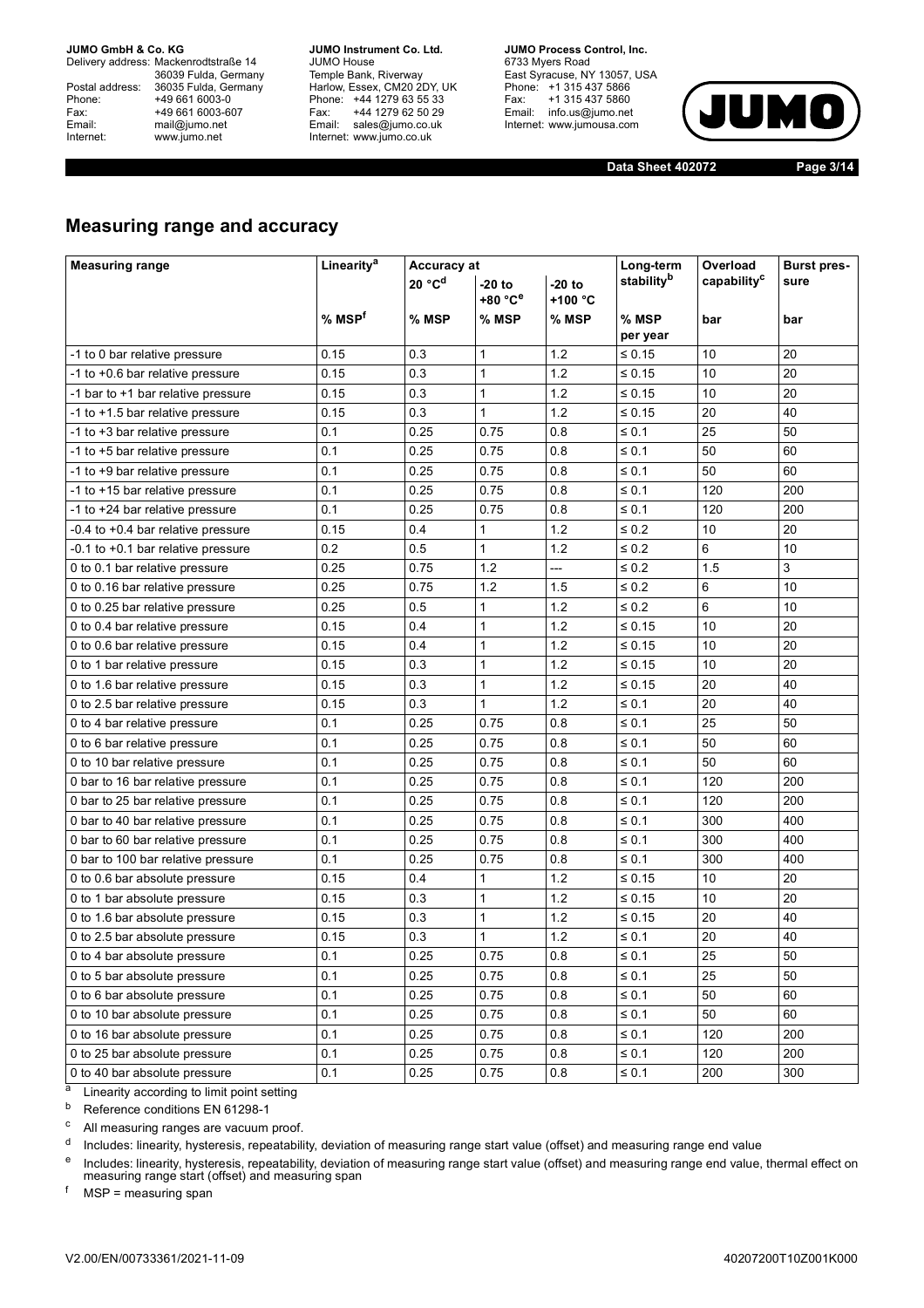Delivery address: Mackenrodtstraße 14 36039 Fulda, Germany<br>Postal address: 36035 Fulda, Germany Phone: +49 661 6003-0<br>
Fax: +49 661 6003-6<br>
Email: mail@jumo.net +49 661 6003-607 Email: mail@jumo.net<br>Internet: www.iumo.net www.jumo.net

**JUMO Instrument Co. Ltd.** JUMO House Temple Bank, Riverway<br>Harlow, Essex, CM20 2DY, UK Phone: +44 1279 63 55 33<br>Fax: +44 1279 62 50 29 +44 1279 62 50 29 Email: sales@jumo.co.uk Internet: www.jumo.co.uk

**JUMO Process Control, Inc.** 6733 Myers Road East Syracuse, NY 13057, USA Phone: +1 315 437 5866<br>Fax: +1 315 437 5860 rax. Tribitary 5000 Internet: www.jumousa.com



**Data Sheet 402072 Page 4/14**

### **Electrical data**

| Voltage supply <sup>a</sup> |                                            |
|-----------------------------|--------------------------------------------|
| 2-wire circuit <sup>b</sup> |                                            |
| 4 to 20 mA                  | DC 8 to 30 V, nominal voltage DC 24 V      |
| 3-wire <sup>c</sup>         |                                            |
| DC 0 to 10 $V$              | DC 11.5 V to 30 V, nominal voltage DC 24 V |
| DC 1 to 5 $V$               | DC 10 V to 30 V, nominal voltage DC 24 V   |
| DC 1 to 6 $V$               | DC 10 V to 30 V, nominal voltage DC 24 V   |

<sup>a</sup> The auxiliary energy of the pressure transmitter must meet SELV requirements. Furthermore, the device must be equipped with an electrical circuit that meets the requirements of EN 61010-1 with regard to "Limited-energy circuits".

b Maximum current consumption  $\leq 25$  mA.

 $\text{c}$  Maximum current consumption  $\leq$  5 mA.

| Burden/load <sup>a</sup> |                                              |
|--------------------------|----------------------------------------------|
| 2-wire circuit           |                                              |
| 4 to 20 mA               | $R_{L}$ ≤ (U <sub>B</sub> -8 V) ÷ 0.02 A (Ω) |
| 3-wire                   |                                              |
| DC 0 to 10 V             | $R_1 \geq 10 \text{ k}\Omega$                |
| DC 1 to 5 $V$            | R <sub>L</sub> ≥ 10 kΩ                       |
| DC 1 to 6 $V$            | $R_1 \geq 10 \text{ k}\Omega$                |

 $\overline{a}$  Maximum effect < 0.5 %.

| Behavior if measured value is out of range |                                                       |                          |  |  |  |  |
|--------------------------------------------|-------------------------------------------------------|--------------------------|--|--|--|--|
|                                            | Error signal in the case of                           | NAMUR exceedance, linear |  |  |  |  |
| Two-wire                                   |                                                       |                          |  |  |  |  |
| 4 to 20 mA                                 | $\leq$ 3.6 mA and $\geq$ 21.5 mA                      | 3.8 to 20.5 mA           |  |  |  |  |
| Three-wire                                 |                                                       |                          |  |  |  |  |
| DC 0 to $10V$                              | 10.7 V                                                | 0 to 10.5 V              |  |  |  |  |
| DC 1 to $5V$                               | 5.7 V                                                 | 0.8 to 5.5 V             |  |  |  |  |
| DC 1 to 6 $V$                              | 6.7 V                                                 | 0.8 to 6.5 $V$           |  |  |  |  |
|                                            |                                                       |                          |  |  |  |  |
| Behavior after power on                    | Ready for operation after < 120 ms                    |                          |  |  |  |  |
| Voltage supply influence                   | ≤ 0.02 %/V                                            |                          |  |  |  |  |
| Reverse voltage protection                 | $U_R$ to 0 V (all output variants)                    |                          |  |  |  |  |
| Short-circuit resistance                   | S+ to 0 V (only voltage variants)                     |                          |  |  |  |  |
| Overvoltage protection                     | The operating voltage must be restricted to max. 33 V |                          |  |  |  |  |
| Step response of 90 % (according to DIN    | < 5 ms                                                |                          |  |  |  |  |

| 16068 Point 3.3.8)      |                        |
|-------------------------|------------------------|
| I Insulation resistance | l > 100 MΩ at DC 500 V |
| Insulation voltage      | AC 500 V               |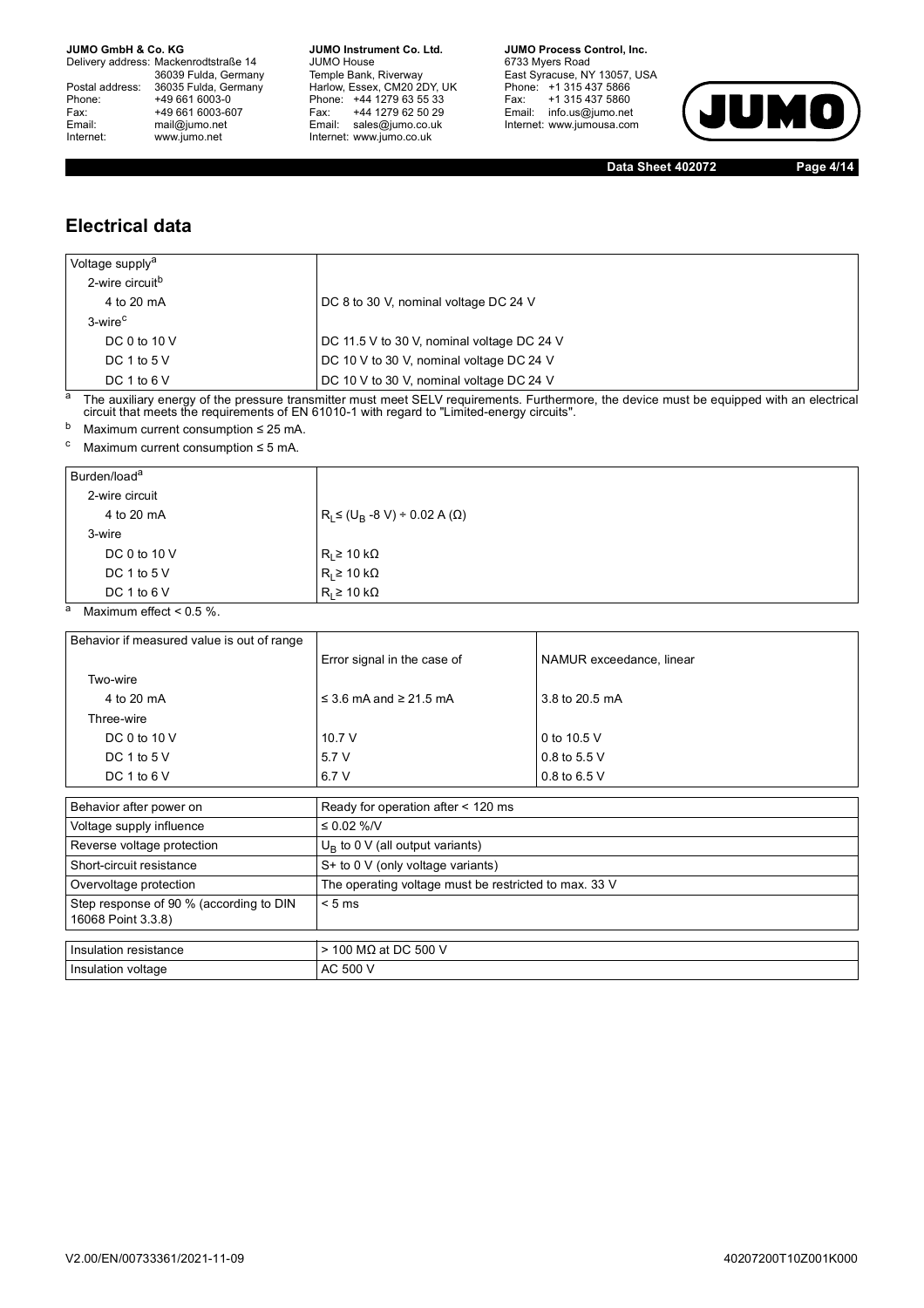Delivery address: Mackenrodtstraße 14 36039 Fulda, Germany<br>Postal address: 36035 Fulda, Germany Phone: +49 661 6003-0<br>
Fax: +49 661 6003-6<br>
Email: mail@jumo.net +49 661 6003-607 Email: mail@jumo.net<br>Internet: www.iumo.net www.jumo.net

**JUMO Instrument Co. Ltd.** JUMO House Temple Bank, Riverway<br>Harlow, Essex, CM20 2DY, UK Phone: +44 1279 63 55 33<br>Fax: +44 1279 62 50 29 Fax: +44 1279 62 50 29<br>Email: sales@jumo.co.uk Internet: www.jumo.co.uk

**JUMO Process Control, Inc.** 6733 Myers Road East Syracuse, NY 13057, USA<br>Phone: +1 315 437 5866<br>Fax: +1 315 437 5860 Email: info.us@jumo.net Internet: www.jumousa.com



**Data Sheet 402072 Page 5/14**

## **Environmental influences**

| Admissible temperatures              |                                                                                                                         |                                                                                                   |                          |  |  |
|--------------------------------------|-------------------------------------------------------------------------------------------------------------------------|---------------------------------------------------------------------------------------------------|--------------------------|--|--|
|                                      | Ambient temperature                                                                                                     | Medium temperature                                                                                | Storage temperature      |  |  |
| with MSP <sup>a</sup> $\leq$ 0.4 bar | -20 to +85 $^{\circ}$ C                                                                                                 | $-20$ °C to $+125$ °C                                                                             | -20 to +100 $^{\circ}$ C |  |  |
| with $MSP > 0.4$ bar                 | -40 to +85 $^{\circ}$ C                                                                                                 | -40 to +125 $^{\circ}$ C                                                                          | -40 to +100 $^{\circ}$ C |  |  |
| $MSP = measuring span$               |                                                                                                                         |                                                                                                   |                          |  |  |
| Resistance to climatic conditions    | 90 % relative humidity without condensation                                                                             | 100 % relative humidity including condensation on the device's outer case;                        |                          |  |  |
| Protection type                      | According to DIN EN 60529                                                                                               |                                                                                                   |                          |  |  |
| Types with attached cable            | IP68 <sup>a</sup> (IP66/IP68)                                                                                           |                                                                                                   |                          |  |  |
| Types with round plug M12 $\times$ 1 | IP67 (IP66/IP67)                                                                                                        |                                                                                                   |                          |  |  |
| Types with line socket               | IP <sub>65</sub>                                                                                                        |                                                                                                   |                          |  |  |
| Types with terminal head             | IP69 (IP66/IP69)                                                                                                        |                                                                                                   |                          |  |  |
| Admissible mechanical load           |                                                                                                                         |                                                                                                   |                          |  |  |
| Vibration resistance                 | 20 g at 10 to 2000 Hz, 10 cycles per axis, device in X, Y, Z axis,<br>industrial requirement according to IEC 60068-2-6 |                                                                                                   |                          |  |  |
| Shock resistance                     | 50 g for 11 ms and 100 g for 1 ms,<br>industrial requirement according to IEC 60068-2-27                                |                                                                                                   |                          |  |  |
| Electromagnetic compatibility (EMC)  | According to DIN EN 61326-2-3                                                                                           |                                                                                                   |                          |  |  |
| Interference emission                | Class $A - only$ for industrial use $-$                                                                                 |                                                                                                   |                          |  |  |
| Interference immunity                | Industrial requirement                                                                                                  |                                                                                                   |                          |  |  |
| Process media                        | with the pressurized medium                                                                                             | Liquid and gaseous media which are compatible with the materials of the parts coming into contact |                          |  |  |

 $a$  For 1 h at a depth of 2 m.

### **Approvals and approval marks**

| EAC                              |                                                               |
|----------------------------------|---------------------------------------------------------------|
| Test facility                    | Промтехконтроль                                               |
| Certificate/certification number | EAЭC N RU Д-DE. PA01.B.80830/21                               |
| Inspection basis                 | TR TS 020/2011                                                |
| Valid for                        | All device versions                                           |
| c UL us                          |                                                               |
| Test facility                    | Underwriters Laboratories                                     |
| Certificate/certification number | E201387                                                       |
| Inspection basis                 | UL 61010-1 (3rd Ed.), CAN/CSA-22.2 No. 61010-1 (3rd Ed.)      |
| Valid for                        | All device versions with electrical connections 36, 61 and 75 |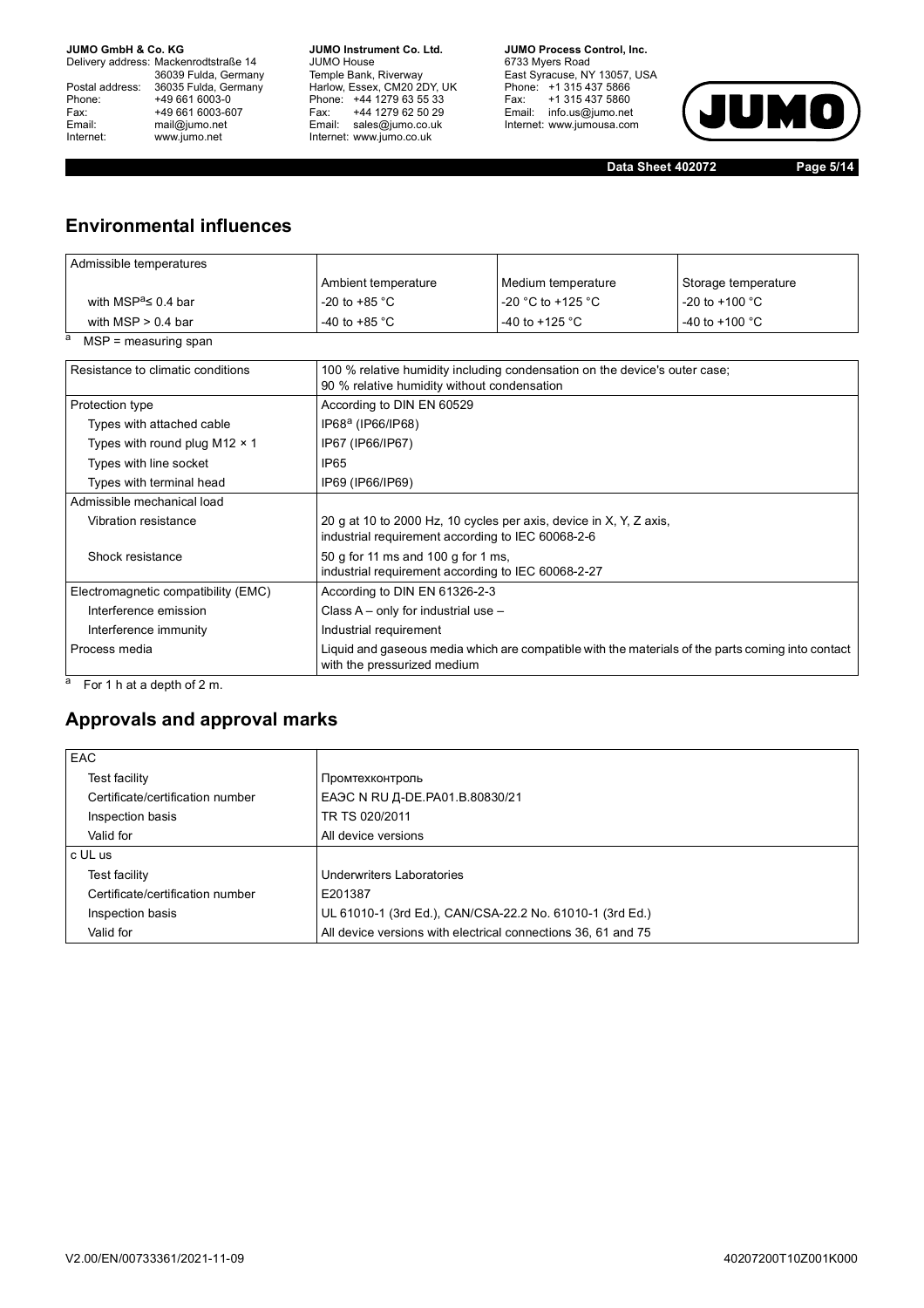Delivery address: Mackenrodtstraße 14 36039 Fulda, Germany<br>Postal address: 36035 Fulda, Germany Phone: +49 661 6003-0<br>
Fax: +49 661 6003-6<br>
Email: mail@jumo.net +49 661 6003-607 mail@jumo.net Internet: www.jumo.net

**JUMO Instrument Co. Ltd.** JUMO House Temple Bank, Riverway<br>Harlow, Essex, CM20 2DY, UK Phone: +44 1279 63 55 33<br>Fax: +44 1279 62 50 29 +44 1279 62 50 29 Email: sales@jumo.co.uk Internet: www.jumo.co.uk

**JUMO Process Control, Inc.** 6733 Myers Road East Syracuse, NY 13057, USA Phone: +1 315 437 5866<br>Fax: +1 315 437 5860 Email: info.us@jumo.net Internet: www.jumousa.com



**Data Sheet 402072 Page 6/14**

# **Dimensions**

## **Transmitter with electrical connections**



Cable fitting M16, seal area 5 to 11 mm

**PA** = process connection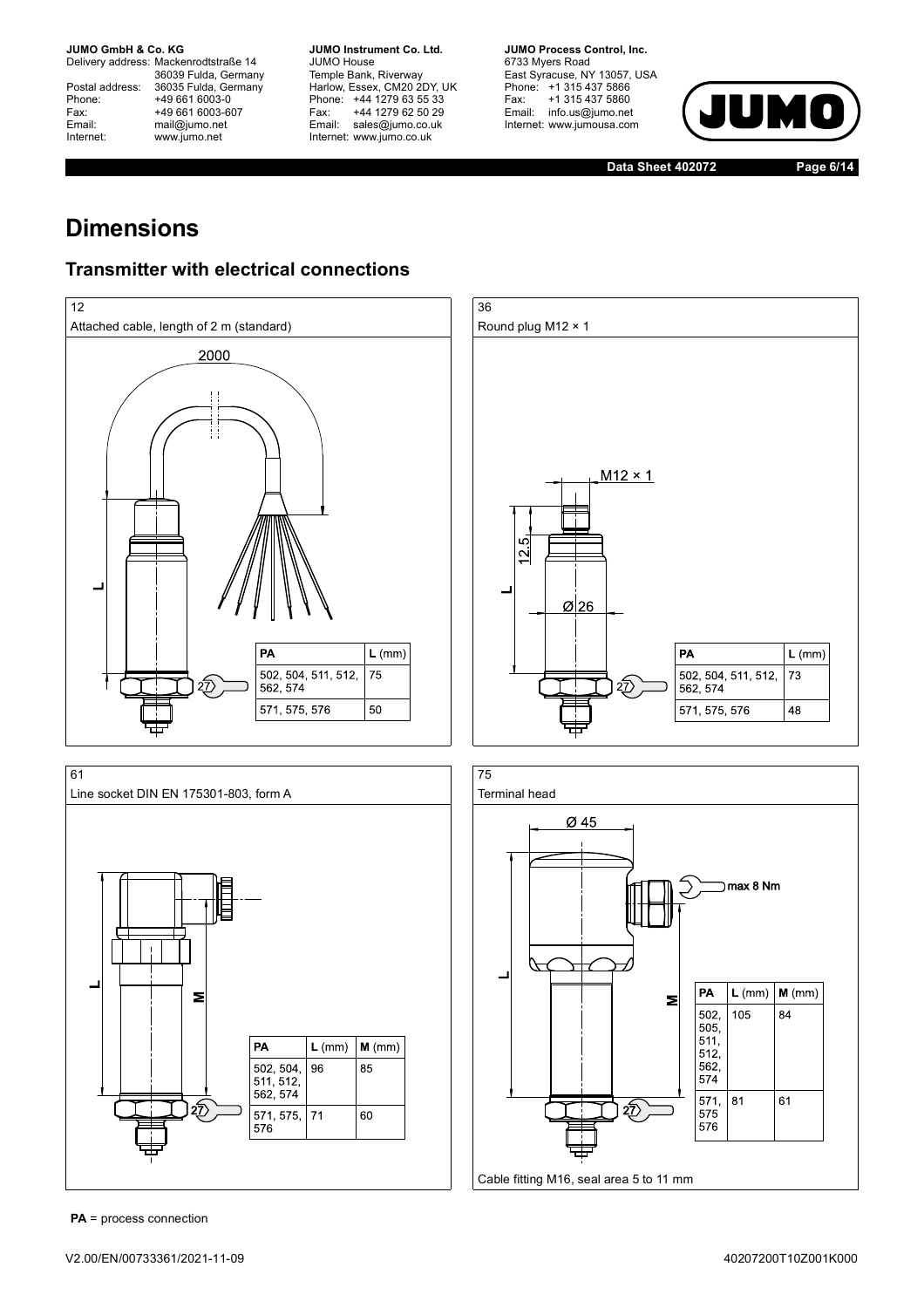Delivery address: Mackenrodtstraße 14 36039 Fulda, Germany<br>Postal address: 36035 Fulda, Germany Phone: +49 661 6003-0<br>
Fax: +49 661 6003-6<br>
Email: mail@jumo.net +49 661 6003-607 mail@jumo.net Internet: www.jumo.net

**JUMO Instrument Co. Ltd.** JUMO House Temple Bank, Riverway<br>Harlow, Essex, CM20 2DY, UK Phone: +44 1279 63 55 33<br>Fax: +44 1279 62 50 29 +44 1279 62 50 29 Email: sales@jumo.co.uk Internet: www.jumo.co.uk

**JUMO Process Control, Inc.** 6733 Myers Road East Syracuse, NY 13057, USA Phone: +1 315 437 5866<br>Fax: +1 315 437 5860 Email: info.us@jumo.net Internet: www.jumousa.com



**Data Sheet 402072 Page 7/14**

## **Process connections, not front-flush**



 $\overline{A}$  Profile sealing ring G 1/4  $\overline{B}$  Profile sealing ring G 1/2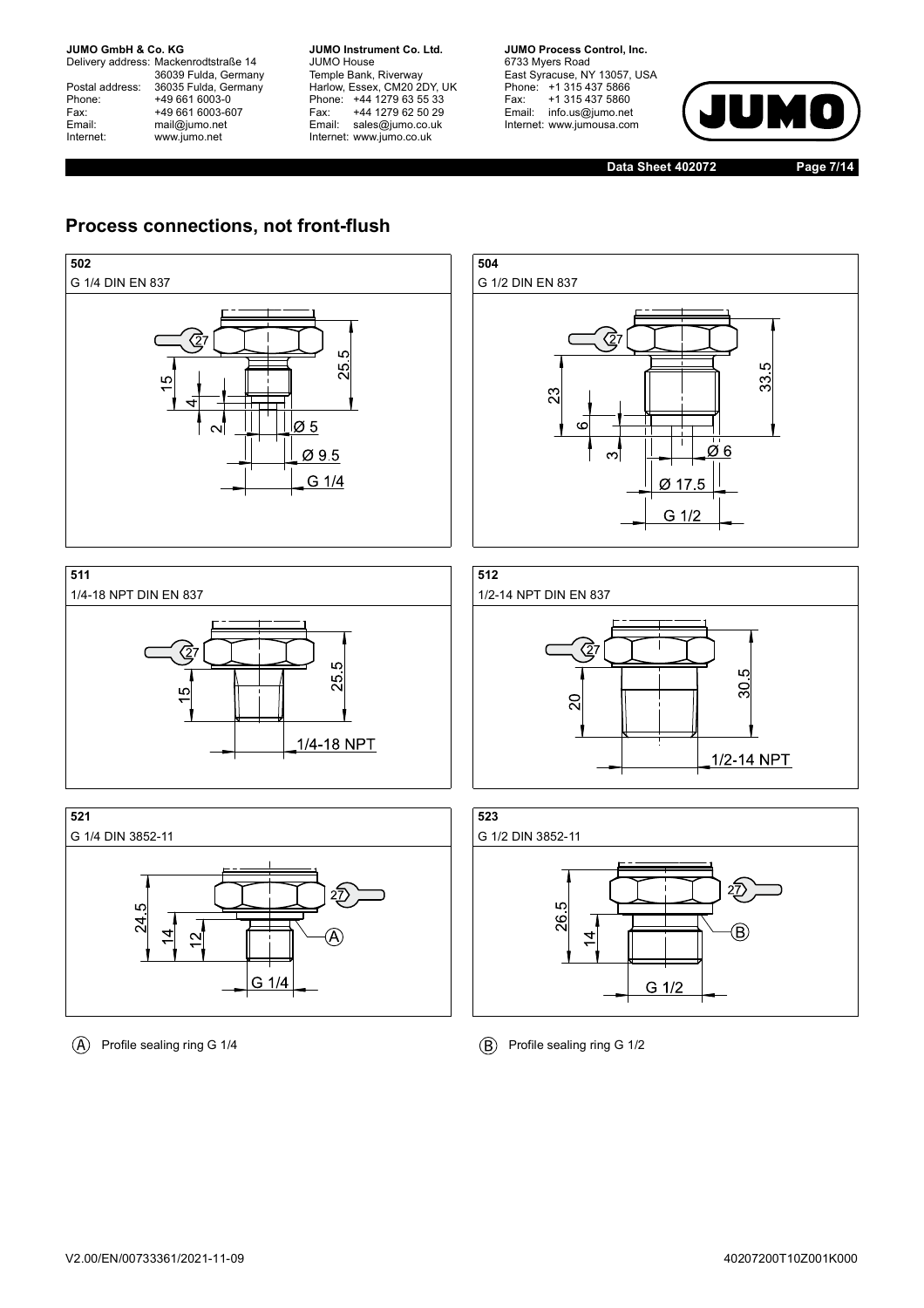Delivery address: Mackenrodtstraße 14 36039 Fulda, Germany<br>Postal address: 36035 Fulda, Germany Phone: +49 661 6003-0<br>
Fax: +49 661 6003-6<br>
Email: mail@jumo.net +49 661 6003-607 mail@jumo.net Internet: www.jumo.net

**JUMO Instrument Co. Ltd.** JUMO House Temple Bank, Riverway<br>Harlow, Essex, CM20 2DY, UK Phone: +44 1279 63 55 33<br>Fax: +44 1279 62 50 29 +44 1279 62 50 29 Email: sales@jumo.co.uk Internet: www.jumo.co.uk

**JUMO Process Control, Inc.** 6733 Myers Road East Syracuse, NY 13057, USA Phone: +1 315 437 5866<br>Fax: +1 315 437 5860 Email: info.us@jumo.net Internet: www.jumousa.com



**Data Sheet 402072 Page 8/14**



### **Process connections, front-flush**





- $\overline{A}$  Profile sealing ring G 3/4  $\overline{D}$  O-ring 15.1 × 1.6
- $\overline{E}$  Profile sealing ring G 1/2 C o-ring 20.35 × 1.78
- $\overline{\mathbb{C}}$ Profile sealing ring G 1  $\overline{F}$  O-ring 26.7 × 1.78



- 
- 
-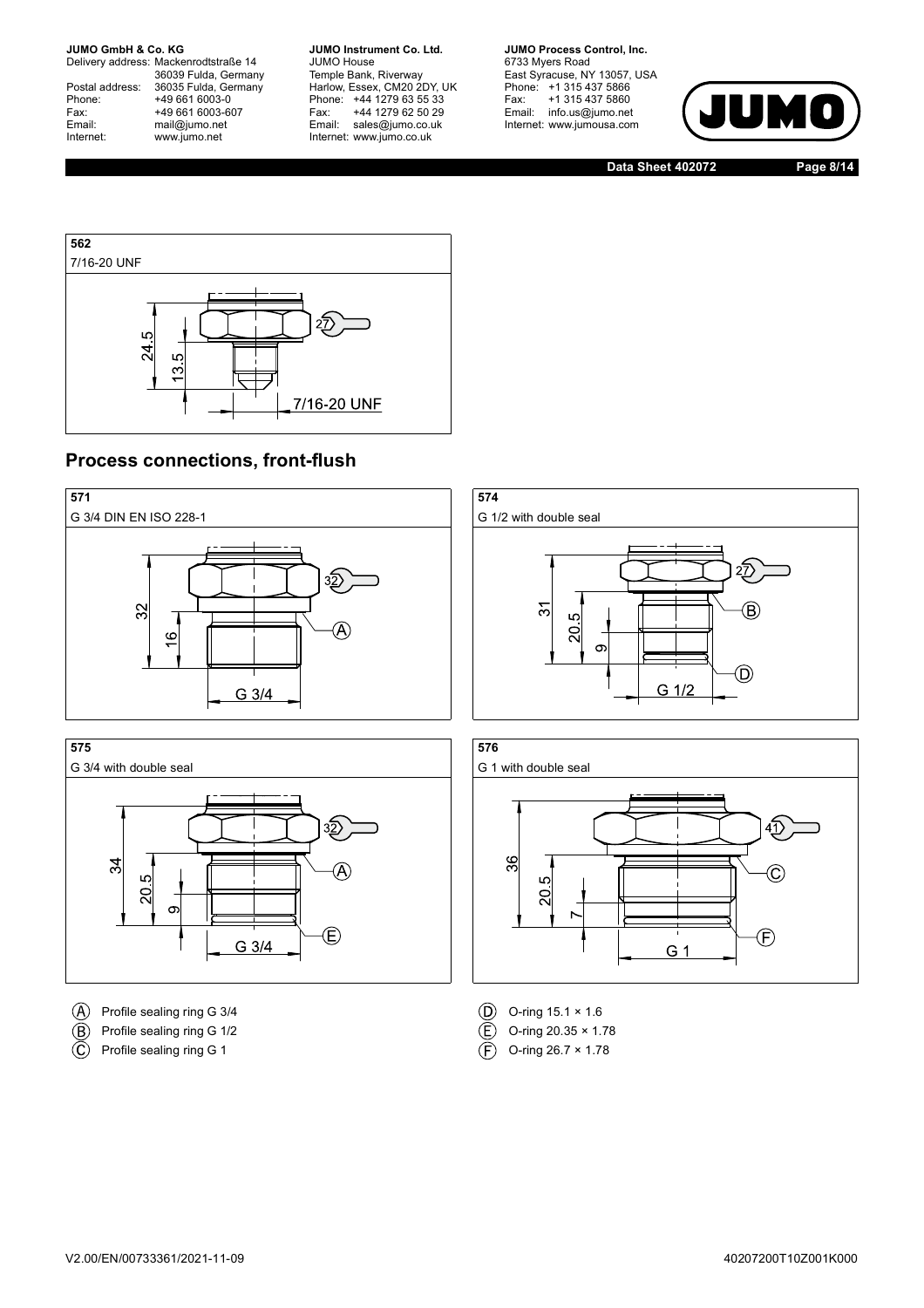Delivery address: Mackenrodtstraße 14 36039 Fulda, Germany<br>Postal address: 36035 Fulda, Germany Phone: +49 661 6003-0<br>
Fax: +49 661 6003-6<br>
Email: mail@jumo.net +49 661 6003-607 Email: mail@jumo.net<br>Internet: www.iumo.net www.jumo.net

**JUMO Instrument Co. Ltd.** JUMO House Temple Bank, Riverway<br>Harlow, Essex, CM20 2DY, UK<br>Phone: +44 1279 63 55 33 Fax: +44 1279 62 50 29<br>Email: sales@jumo.co.uk Internet: www.jumo.co.uk

**JUMO Process Control, Inc.** 6733 Myers Road East Syracuse, NY 13057, USA<br>Phone: +1 315 437 5866<br>Fax: +1 315 437 5860 Email: info.us@jumo.net Internet: www.jumousa.com



**Data Sheet 402072 Page 9/14**

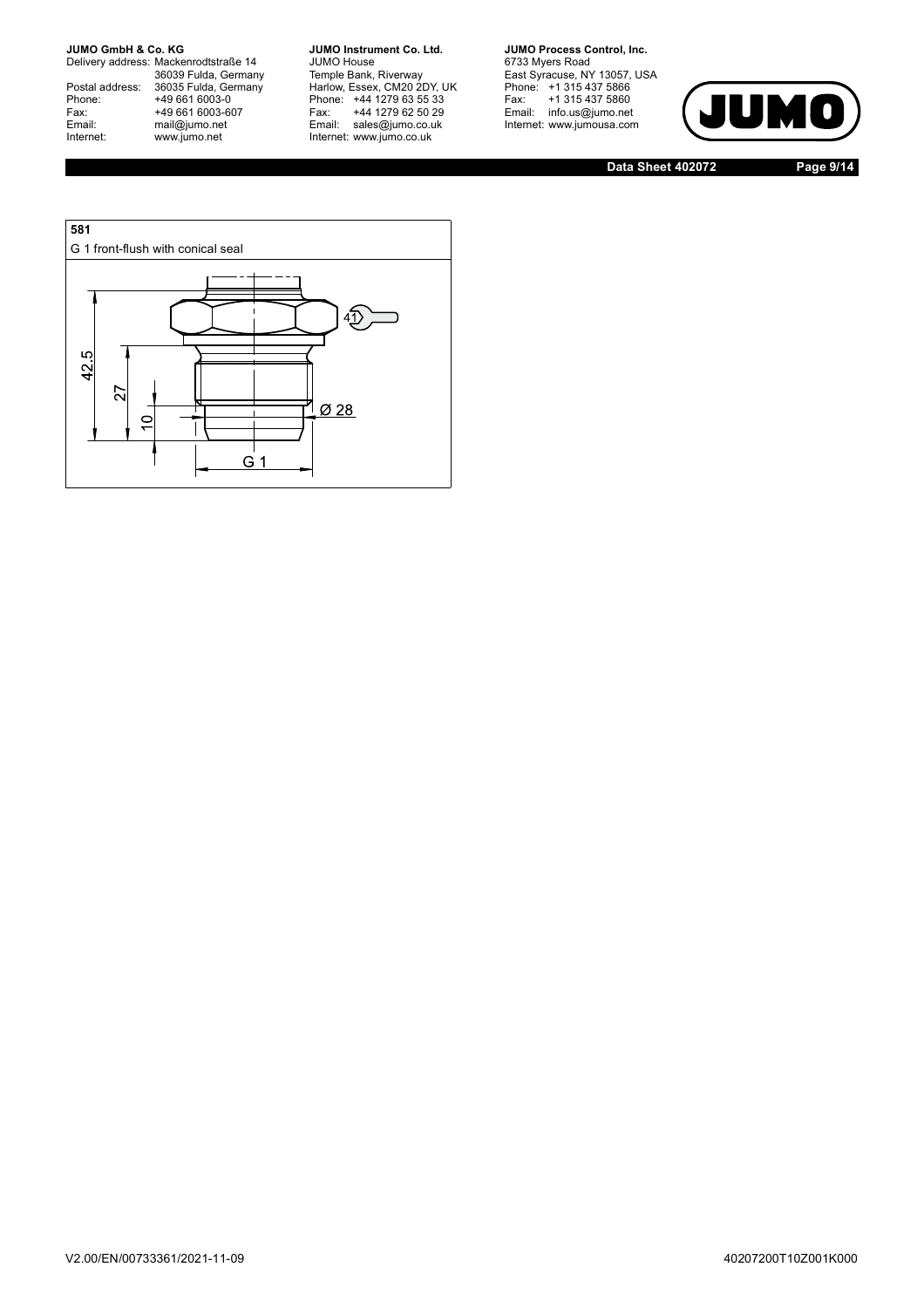Delivery address: Mackenrodtstraße 14 36039 Fulda, Germany Postal address: 36035 Fulda, Germany<br>Phone: +49 661 6003-0 Phone: +49 661 6003-0<br>
Fax: +49 661 6003-6<br>
Email: mail@jumo.net +49 661 6003-607 mail@jumo.net Internet: www.jumo.net

**JUMO Instrument Co. Ltd.** JUMO House Temple Bank, Riverway<br>Harlow, Essex, CM20 2DY, UK Phone: +44 1279 63 55 33<br>Fax: +44 1279 62 50 29 +44 1279 62 50 29 Email: sales@jumo.co.uk Internet: www.jumo.co.uk

**JUMO Process Control, Inc.** 6733 Myers Road East Syracuse, NY 13057, USA Phone: +1 315 437 5866<br>Fax: +1 315 437 5860 Email: info.us@jumo.net Internet: www.jumousa.com



**Data Sheet 402072 Page 10/14**

# **Connection diagram**

### **Transmitter**

The connection diagram in the data sheet provides preliminary information about the connection options. For the electrical connection, only use the installation instructions or the operating manual. The knowledge and the correct technical compliance with the safety information and warnings contained in these documents are mandatory for mounting, electrical connection, and startup as well as for safety during operation.

| <b>Connection</b>                                                                                                                                                                                           |                | Terminal assignment <sup>a</sup> |                              |                        |                      |
|-------------------------------------------------------------------------------------------------------------------------------------------------------------------------------------------------------------|----------------|----------------------------------|------------------------------|------------------------|----------------------|
|                                                                                                                                                                                                             |                |                                  |                              | က<br>$\oplus$<br>$2 -$ |                      |
|                                                                                                                                                                                                             |                | 12                               | 36                           | 61                     | 75                   |
|                                                                                                                                                                                                             |                | Attached cable                   | Round plug<br>$M12 \times 1$ | Cable socket           | <b>Terminal head</b> |
| 4 to 20 mA, 2-wire (output 405)                                                                                                                                                                             |                |                                  |                              |                        |                      |
| Voltage supply DC 8 to 30 V                                                                                                                                                                                 | $U_B/S+$       | White                            | 1                            | 1                      | 1                    |
|                                                                                                                                                                                                             | $0 V/S-$       | <b>Black</b>                     | 3                            | $\overline{2}$         | $\overline{2}$       |
| DC 0 to 10 V, 3-wire (output 415)                                                                                                                                                                           |                |                                  |                              |                        |                      |
| Voltage supply DC 11.5 V to 30 V                                                                                                                                                                            | $U_B$          | White                            | 1                            | 1                      | 1                    |
|                                                                                                                                                                                                             | $0 V/S-$       | <b>Black</b>                     | 2                            | $\overline{2}$         | $\overline{2}$       |
|                                                                                                                                                                                                             | $S+$           | Yellow                           | 3                            | 3                      | 3                    |
| DC 1 to 5 V, three-wire (output 418)<br>DC 1 to 6 V, three-wire (output 420)                                                                                                                                |                |                                  |                              |                        |                      |
| Voltage supply DC 10 to 30 V                                                                                                                                                                                | $U_B$          | White                            | 1                            | 1                      | 1                    |
|                                                                                                                                                                                                             | $0 V/S-$       | <b>Black</b>                     | 2                            | $\overline{2}$         | 2                    |
|                                                                                                                                                                                                             | $S+$           | Yellow                           | 3                            | 3                      | 3                    |
| Functional bonding conductor FB <sup>b</sup> (all output<br>variants)                                                                                                                                       | $\overline{a}$ | Shield/green                     | 4                            | ⊕                      | 4                    |
| а<br>Figure: Connection to the pressure transmitter<br>b<br>As a basic principle, the device is grounded via the process connection. Alternatively, the device can also be grounded via the electrical con- |                |                                  |                              |                        |                      |

nection on all variants. However, grounding via both the process connection **and** the electrical connection is not admissible.

| Admissible effect on the "attached cable"<br>variant |       |
|------------------------------------------------------|-------|
| Smallest bending radius (fixed)                      | 40 mm |
| Max, tensile force on the cable                      | 20 N  |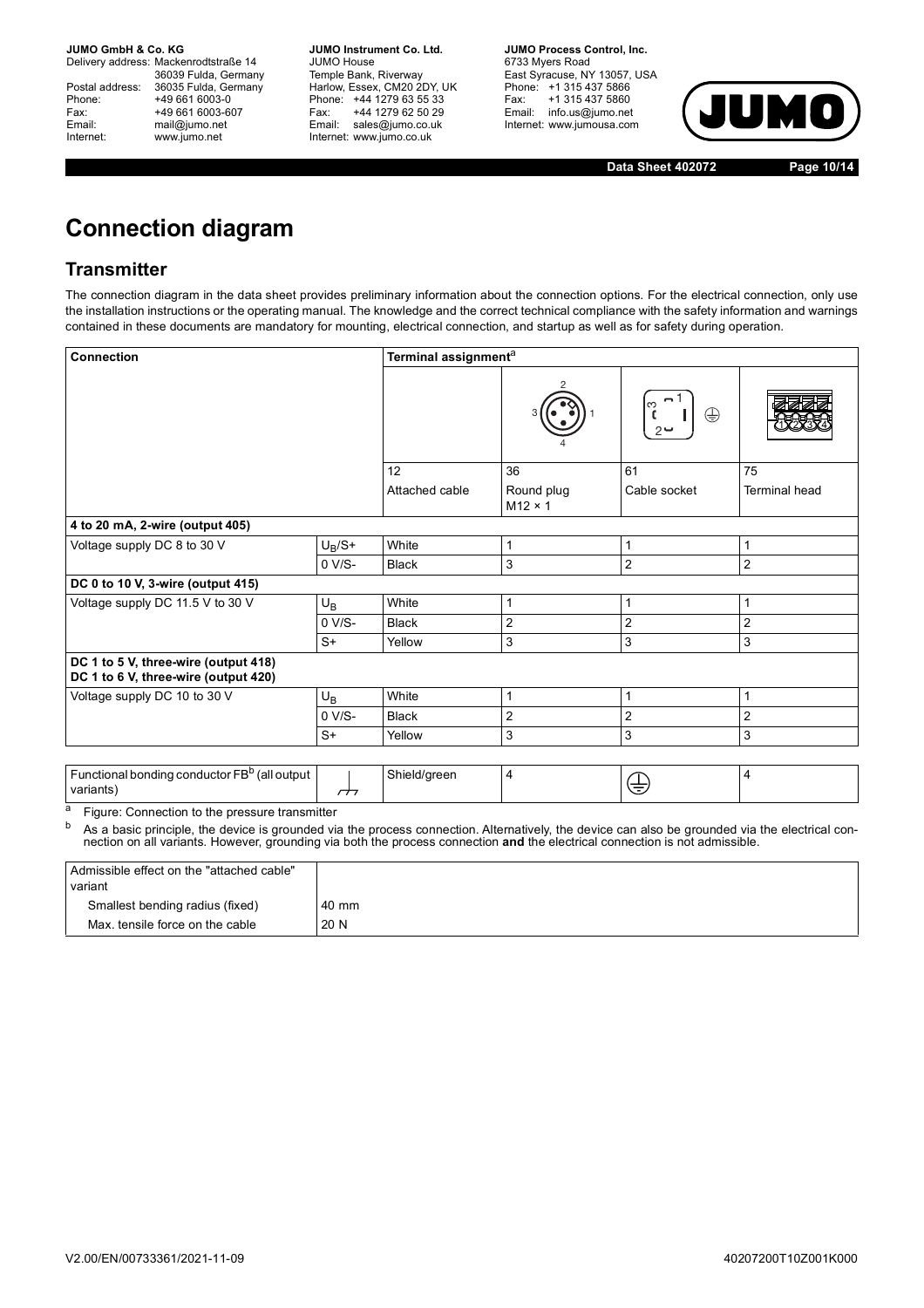Delivery address: Mackenrodtstraße 14 36039 Fulda, Germany<br>Postal address: 36035 Fulda, Germany Phone: +49 661 6003-0<br>
Fax: +49 661 6003-6<br>
Email: mail@jumo.net +49 661 6003-607 mail@jumo.net Internet: www.jumo.net

**JUMO Instrument Co. Ltd.** JUMO House Temple Bank, Riverway<br>Harlow, Essex, CM20 2DY, UK Phone: +44 1279 63 55 33<br>Fax: +44 1279 62 50 29 +44 1279 62 50 29 Email: sales@jumo.co.uk Internet: www.jumo.co.uk

**JUMO Process Control, Inc.** 6733 Myers Road East Syracuse, NY 13057, USA Phone: +1 315 437 5866<br>Fax: +1 315 437 5860 Email: info.us@jumo.net Internet: www.jumousa.com



**Data Sheet 402072 Page 11/14**

### **Accessories**

#### **Line socket, 4-pole, M12 × 1, without pressure compensation, straight (part no. 00404585)**



#### **Line socket, 4-pole, M12 × 1, without pressure compensation, angled (part no. 00409334)**

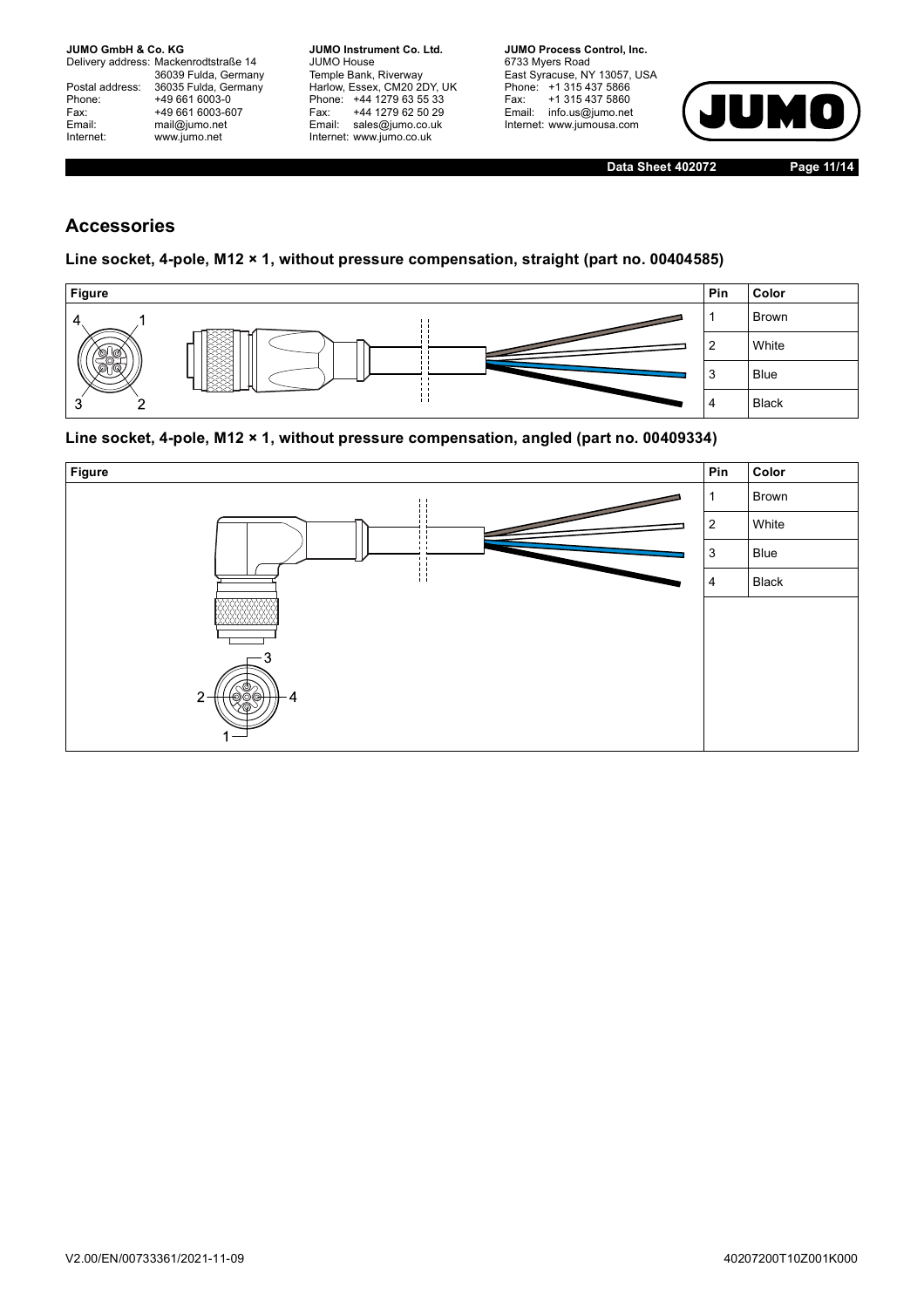Delivery address: Mackenrodtstraße 14 36039 Fulda, Germany<br>Postal address: 36035 Fulda, Germany Phone: +49 661 6003-0<br>
Fax: +49 661 6003-6<br>
Email: mail@jumo.net +49 661 6003-607 Email: mail@jumo.net<br>Internet: www.iumo.net www.jumo.net

**JUMO Instrument Co. Ltd.** JUMO House Temple Bank, Riverway<br>Harlow, Essex, CM20 2DY, UK<br>Phone: +44 1279 63 55 33 Fax: +44 1279 62 50 29 Fax. THE IZID DE OU LU<br>Email: sales@jumo.co.uk Internet: www.jumo.co.uk

**JUMO Process Control, Inc.** 6733 Myers Road East Syracuse, NY 13057, USA<br>Phone: +1 315 437 5866<br>Fax: +1 315 437 5860 Email: info.us@jumo.net Internet: www.jumousa.com



**Data Sheet 402072 Page 12/14**

# **Order details**

|        | (1) | <b>Basic type</b>                                       |
|--------|-----|---------------------------------------------------------|
| 402072 |     | JUMO TAROS S47 P - pressure transmitter                 |
|        | (2) | <b>Basic type extension</b>                             |
| 000    |     | None                                                    |
| 051    |     | Relative-pressure version without zero point adjustment |
| 999    |     | Special version                                         |
|        | (3) | Input                                                   |
| 478    |     | -1 to 0 bar relative pressure                           |
| 479    |     | -1 to +0.6 bar relative pressure                        |
| 449    |     | -1 to +1 bar relative pressure                          |
| 480    |     | -1 to +1.5 bar relative pressure                        |
| 481    |     | -1 to +3 bar relative pressure                          |
| 482    |     | -1 to +5 bar relative pressure                          |
| 483    |     | -1 to +9 bar relative pressure                          |
| 484    |     | -1 to +15 bar relative pressure                         |
| 485    |     | -1 to +24 bar relative pressure                         |
| 428    |     | -0.4 to +0.4 bar relative pressure                      |
| 427    |     | -0.1 to +0.1 bar relative pressure                      |
| 425    |     | 0 to 0.1 bar relative pressure                          |
| 426    |     | 0 to 0.16 bar relative pressure                         |
| 451    |     | 0 to 0.25 bar relative pressure                         |
| 452    |     | 0 to 0.4 bar relative pressure                          |
| 453    |     | 0 to 0.6 bar relative pressure                          |
| 454    |     | 0 to 1 bar relative pressure                            |
| 455    |     | 0 to 1.6 bar relative pressure                          |
| 456    |     | 0 to 2.5 bar relative pressure                          |
| 457    |     | 0 to 4 bar relative pressure                            |
| 458    |     | 0 to 6 bar relative pressure                            |
| 459    |     | 0 to 10 bar relative pressure                           |
| 460    |     | 0 bar to 16 bar relative pressure                       |
| 461    |     | 0 bar to 25 bar relative pressure                       |
| 462    |     | 0 bar to 40 bar relative pressure                       |
| 463    |     | 0 bar to 60 bar relative pressure                       |
| 464    |     | 0 bar to 100 bar relative pressure                      |
| 487    |     | 0 to 0.6 bar absolute pressure                          |
| 488    |     | 0 to 1 bar absolute pressure                            |
| 489    |     | 0 to 1.6 bar absolute pressure                          |
| 490    |     | 0 to 2.5 bar absolute pressure                          |
| 491    |     | 0 to 4 bar absolute pressure                            |
| 500    |     | 0 to 5 bar absolute pressure                            |
| 492    |     | 0 to 6 bar absolute pressure                            |
| 493    |     | 0 to 10 bar absolute pressure                           |
| 494    |     | 0 to 16 bar absolute pressure                           |
| 495    |     | 0 to 25 bar absolute pressure                           |
| 505    |     | 0 to 40 bar absolute pressure                           |
| 998    |     | Special measuring range for absolute pressure           |
| 999    |     | Special measuring range for relative pressure           |
|        | (4) | Output                                                  |
| 405    |     | 4 to 20 mA, two-wire                                    |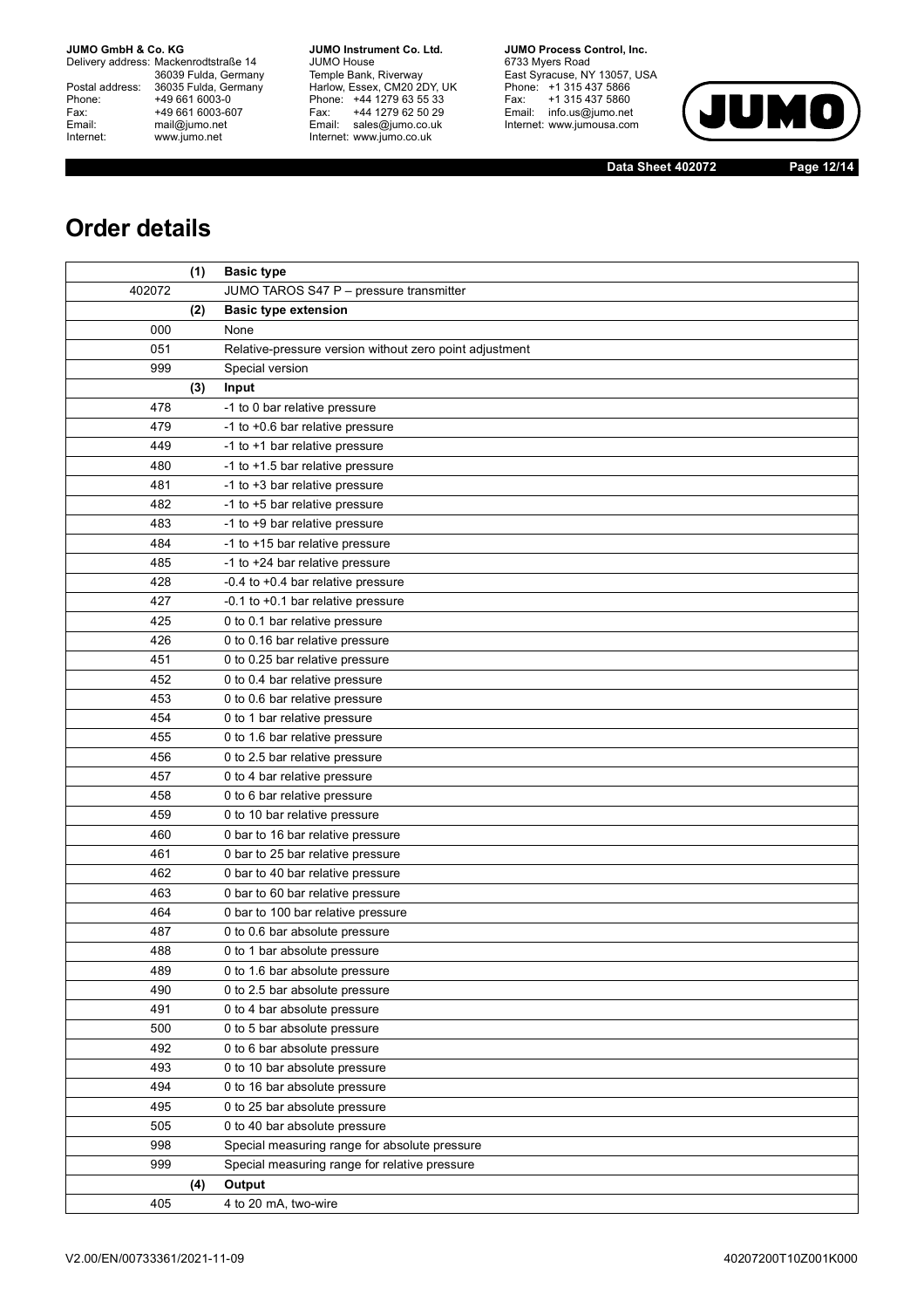Delivery address: Mackenrodtstraße 14 36039 Fulda, Germany<br>Postal address: 36035 Fulda, Germany Phone: +49 661 6003-0<br>
Fax: +49 661 6003-6<br>
Email: mail@jumo.net +49 661 6003-607 Email: mail@jumo.net<br>Internet: www.iumo.net www.jumo.net

**JUMO Instrument Co. Ltd.** JUMO House Temple Bank, Riverway<br>Harlow, Essex, CM20 2DY, UK<br>Phone: +44 1279 63 55 33 Fax: +44 1279 62 50 29<br>Email: sales@jumo.co.uk Internet: www.jumo.co.uk

**JUMO Process Control, Inc.** 6733 Myers Road East Syracuse, NY 13057, USA<br>Phone: +1 315 437 5866<br>Fax: +1 315 437 5860 Email: info.us@jumo.net Internet: www.jumousa.com



**Data Sheet 402072 Page 13/14**

| 415 |     | DC 0 to 10 V, three-wire                       |
|-----|-----|------------------------------------------------|
| 418 |     | DC 1 to 5 V, three-wire                        |
| 420 |     | DC 1 to 6 V, three-wire                        |
|     | (5) | <b>Process connection</b>                      |
| 502 |     | G 1/4 DIN EN 837                               |
| 504 |     | G 1/2 DIN EN 837                               |
| 511 |     | 1/4-18 NPT DIN EN 837                          |
| 512 |     | 1/2-14 NPT DIN EN 837                          |
| 521 |     | G 1/4 DIN 3852-11                              |
| 523 |     | G 1/2 DIN 3852-11                              |
| 562 |     | 7/16-20 UNF                                    |
| 571 |     | G 3/4 front-flush DIN EN ISO 228-1             |
| 574 |     | G 1/2 front-flush with double seal             |
| 575 |     | G 3/4 front-flush with double seal             |
| 576 |     | G 1 front-flush with double seal               |
| 581 |     | G 1 front-flush with conical seal              |
|     | (6) | <b>Process connection material</b>             |
| 20  |     | Stainless steel                                |
|     | (7) | <b>Electrical connection</b>                   |
| 12  |     | Attached cable, shielded                       |
| 36  |     | Round plug M12 × 1                             |
| 61  |     | Line socket DIN EN 175301-803, form A          |
| 75  |     | <b>Terminal head</b>                           |
|     | (8) | Measuring system, filling medium               |
| 01  |     | Silicone oil                                   |
|     | (9) | <b>Extra codes</b>                             |
| 000 |     | None                                           |
| 061 |     | With UL approval <sup>a</sup>                  |
| 374 |     | Inspection certificate 3.1 EN 10204 - material |
| 462 |     | Inverted output signal                         |
| 624 |     | Oil and grease free                            |
| 769 |     | Calibration certificate                        |

a Not possible with electrical connection 12 (attached cable).

|               |  |     |  |                          |     |     | (6) |    |  |  |
|---------------|--|-----|--|--------------------------|-----|-----|-----|----|--|--|
| Order code    |  |     |  |                          |     |     |     |    |  |  |
| Order example |  | 000 |  | $\overline{\phantom{0}}$ | 405 | 504 | 20  | 61 |  |  |